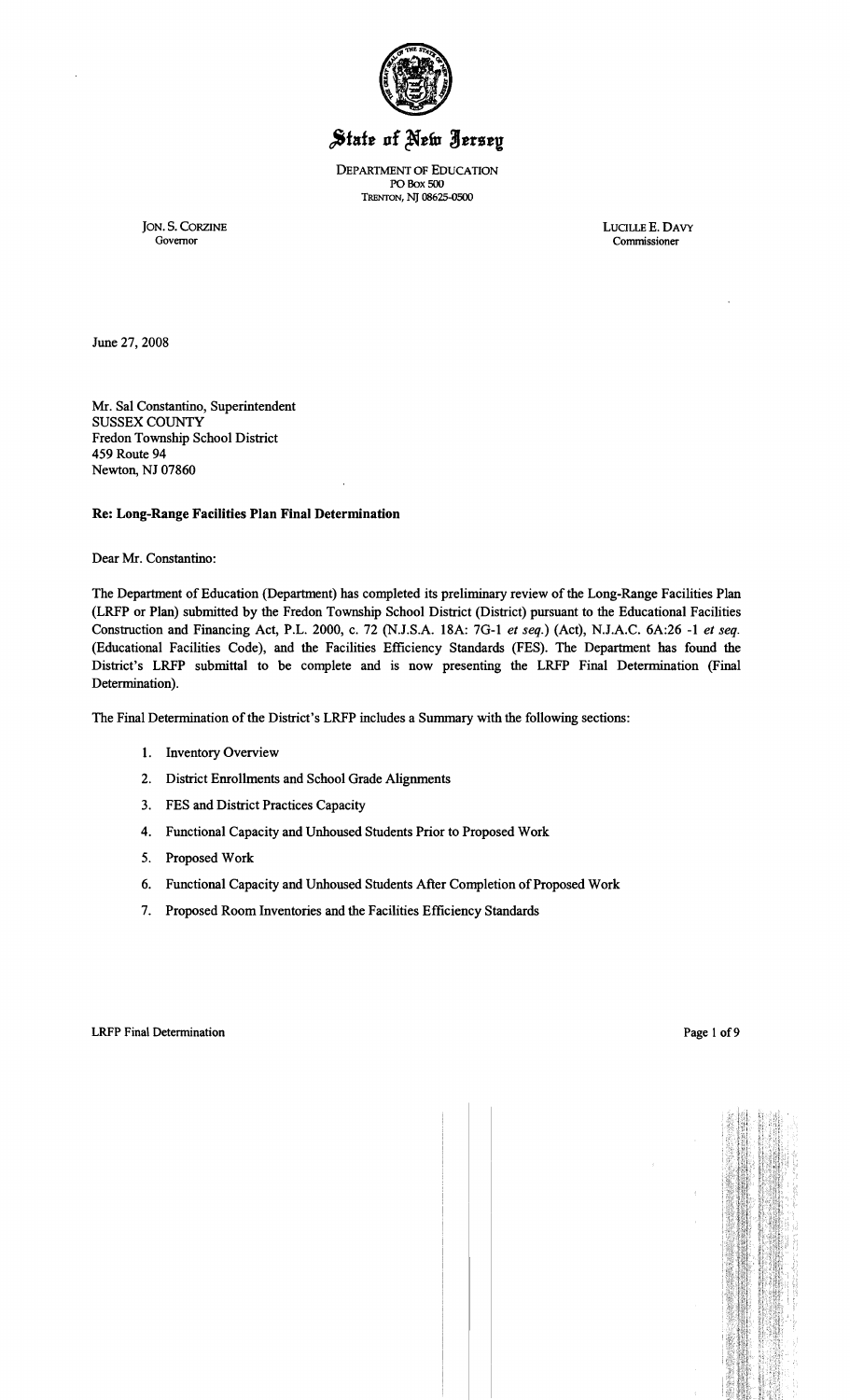Major LRFP approval issues include the adequacy of the LRFP's proposed emollments, school capacities, and educational spaces. Approval of the LRFP, and any projects and costs listed therein, does not imply approval of an individual school facilities project or its corresponding costs and eligibility for State support under the Act. Similarly, approval of the LRFP does not imply approval of portions of the Plan that are inconsistent with the Department's FES and proposed building demolition or replacement. Determination of preliminary eligible costs and final eligible costs will be made at the time of the approval of a particular school facilities project pursuant to N.J.S.A. 18A:7G-5. The District must submit a feasibility study as part of the school facilities project approval process, pursuant to N.J.S.A. 18A:7G-7b, to support proposed building demolition or replacement. The feasibility study should demonstrate that a building might pose a risk to the safety of the occupants after rehabilitation or that rehabilitation is not cost-effective.

Following the approval of the LRFP, the District may submit an amendment to the approved LRFP for Department review. Unless and until an amendment to the LRFP is submitted to and approved by the Commissioner of the Department pursuant to N.J.S.A. 18A:7G-4(c), the approved LRFP shall remain in effect. The District may proceed with the implementation of school facilities projects that are consistent with the approved LRFP whether or not the school facilities project contains square footage that may be ineligible for State support.

We trust that this document will adequately explain the Final Determination and allow the District to move forward with the initiation of projects within its LRFP. Please contact Anthony Brun, Manager at the Office of School Facilities at (609) 984-7818 with any questions or concerns that you may have.

Sincerely,

fuille Eday

Lucille E. Davy Commissioner

Enclosure

c: John Hart, Chiefof Staff

William King, Assistant Commissioner, Division of Field Services Kathryn Forsyth, Director of Public Information Barry Worman, Sussex County Superintendent of Schools Frank LoDo1ce, Regional Director, School Facilities, Office ofthe Chiefof Staff Susan Kutner, Policy and Planning, School Facilities, Office of the Chief of Staff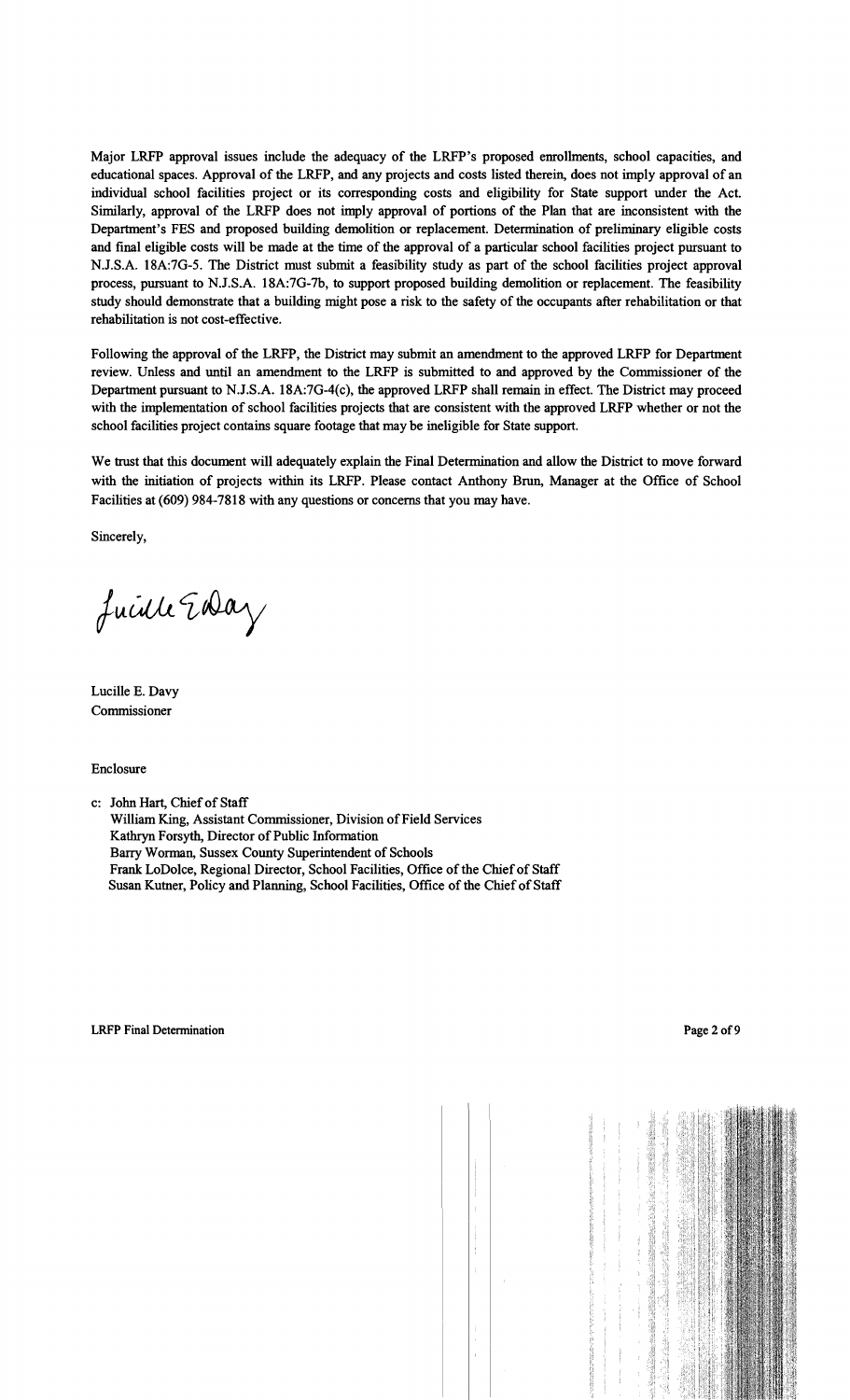#### LONG-RANGE FACILITIES PLAN

## Final Determination Summary

## Fredon Township School District

The Department of Education (Department) has completed its review of the Long-Range Facilities Plan (LRFP or Plan) submitted by the Fredon Township School District (District) pursuant to the Educational Facilities Construction and Financing Act, P.L. 2000, c.72 (N.J.S.A. 18A:7G-I *et seq.)* (Act), N.J.A.C. 6A:26-1 et seq. (Educational Facilities Code), and the Facilities Efficiency Standards (FES).

This is the Department's Final Determination Summary (Summary) of the LRFP. The Summary is based on the standards set forth in the Act, the Educational Facilities Code, the FES, District entered data in the LRFP and Project Application and Tracking System (LRFP website), and District supplied supporting documentation. The Summary consists of seven sections. The referenced reports in *italic* text are standard LRFP reports available on the Department's LRFP website.

#### 1. Inventory Overview

The District provides services for students in grades K-6. The predominant existing school grade configuration is K-6. The predominant proposed school grade configuration is K-6. The District is classified as an "Under 55" district for funding purposes.

The District identified existing and proposed schools, sites, buildings, playgrounds, playfields, and parking lots in its LRFP. The total number of existing and proposed district-owned or leased schools, sites, and buildings are listed in Table I. A detailed description of each asset can be found in the LRFP website report titled *"Site Asset Inventory Report. "* 

|                                                      | <b>Existing</b> | <b>Proposed</b> |
|------------------------------------------------------|-----------------|-----------------|
| <b>Sites:</b>                                        |                 |                 |
| <b>Total Number of Sites</b>                         |                 |                 |
| Number of Sites with no Buildings                    |                 |                 |
| Number of Sites with no Instructional Buildings      |                 |                 |
| <b>Schools and Buildings:</b>                        |                 |                 |
| <b>Total Number of Schools</b>                       |                 |                 |
| <b>Total Number of Instructional Buildings</b>       |                 |                 |
| Total Number of Administrative and Utility Buildings |                 |                 |
| <b>Total Number of Athletic Facilities</b>           |                 |                 |
| <b>Total Number of Parking Facilities</b>            |                 |                 |
| <b>Total Number of Temporary Facilities</b>          |                 |                 |

#### Table 1: Inventory Summary

As directed by the Department, incomplete school facilities projects that have project approval from the Department are represented as "existing" in the Plan. District schools with incomplete approved projects that include new construction or the reconfiguration of existing program space are as follows: n/a.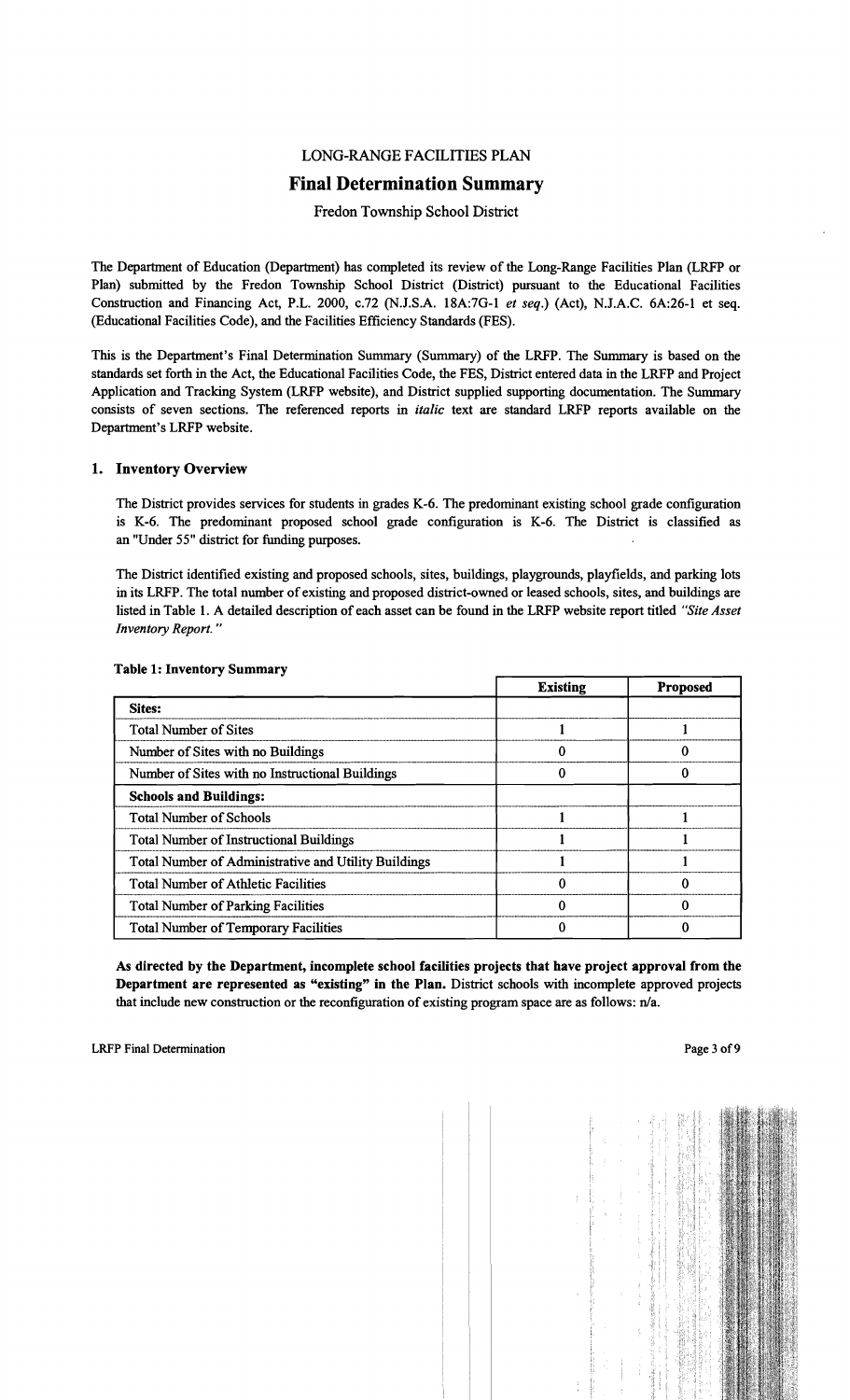- The District is proposing to maintain the existing number of District-owned or leased sites.
- The District is proposing to maintain the existing number of District-owned or operated schools.
- The District is proposing to maintain the existing number of District-owned or leased instructional. buildings. The District is proposing to maintain the existing number of District-owned or leased noninstructional buildings.

FINDINGS The Department has determined that the proposed inventory is adequate for review of the District's LRFP. However, the LRFP determination does not imply approval of an individual school facilities project listed within the LRFP. The District must submit individual project applications for project approval. If building demolition or replacement is proposed, the District must submit a feasibility study, pursuant to N.J.S.A. 18A:7G-7b, as part of the application for the specific school facilities project.

## 2. District Enrollments and School Grade Alignments

The District determined the number of students, or "proposed enrollments," to be accommodated in the LRFP on a district-wide basis and in each school. The District's existing and proposed enrollments and the cohortsurvival projection provided by the Department on the LRFP website are listed in Table 2. Detailed information can be found in the LRFP website report titled *"Enrollment Projection Detail.* " Existing and proposed school enrollments and grade alignments can be found in the report titled *"Enrollment and School Grade Alignment. "* 

|                             | <b>Actual Enrollments</b><br>2006 school year | <b>District Proposed</b><br><b>Enrollments</b> | <b>Department's LRFP</b><br><b>Website Projection</b> |  |
|-----------------------------|-----------------------------------------------|------------------------------------------------|-------------------------------------------------------|--|
| Grades K-12:                |                                               |                                                |                                                       |  |
| Grades K-5, including SCSE  | 290                                           | 213                                            | 213                                                   |  |
| Grades 6-8, including SCSE  | 41                                            | 67                                             | 67                                                    |  |
| Grades 9-12, including SCSE |                                               |                                                | 0                                                     |  |
| <b>Totals K-12</b>          | 331                                           | 280                                            | 280                                                   |  |
| <b>Pre-Kindergarten:</b>    |                                               |                                                |                                                       |  |
| Pre-Kindergarten, Age 3     |                                               |                                                | 0                                                     |  |
| Pre-Kindergarten, Age 4     |                                               |                                                | 0                                                     |  |
| Pre-Kindergarten, SCSE      |                                               |                                                |                                                       |  |

#### Table 2: Enrollment Comparison

*"SCSE"* = *Self-Contained Special Education* 

Major conclusions are as follows:

- The District elected to use the Department's LRFP website projection. Supporting documentation was submitted to the Department as required to justify the proposed enrollments.
- The District is planning for none selected enrollments.
- **•** The District is not an ECPA (Early Childhood Program Aid) District.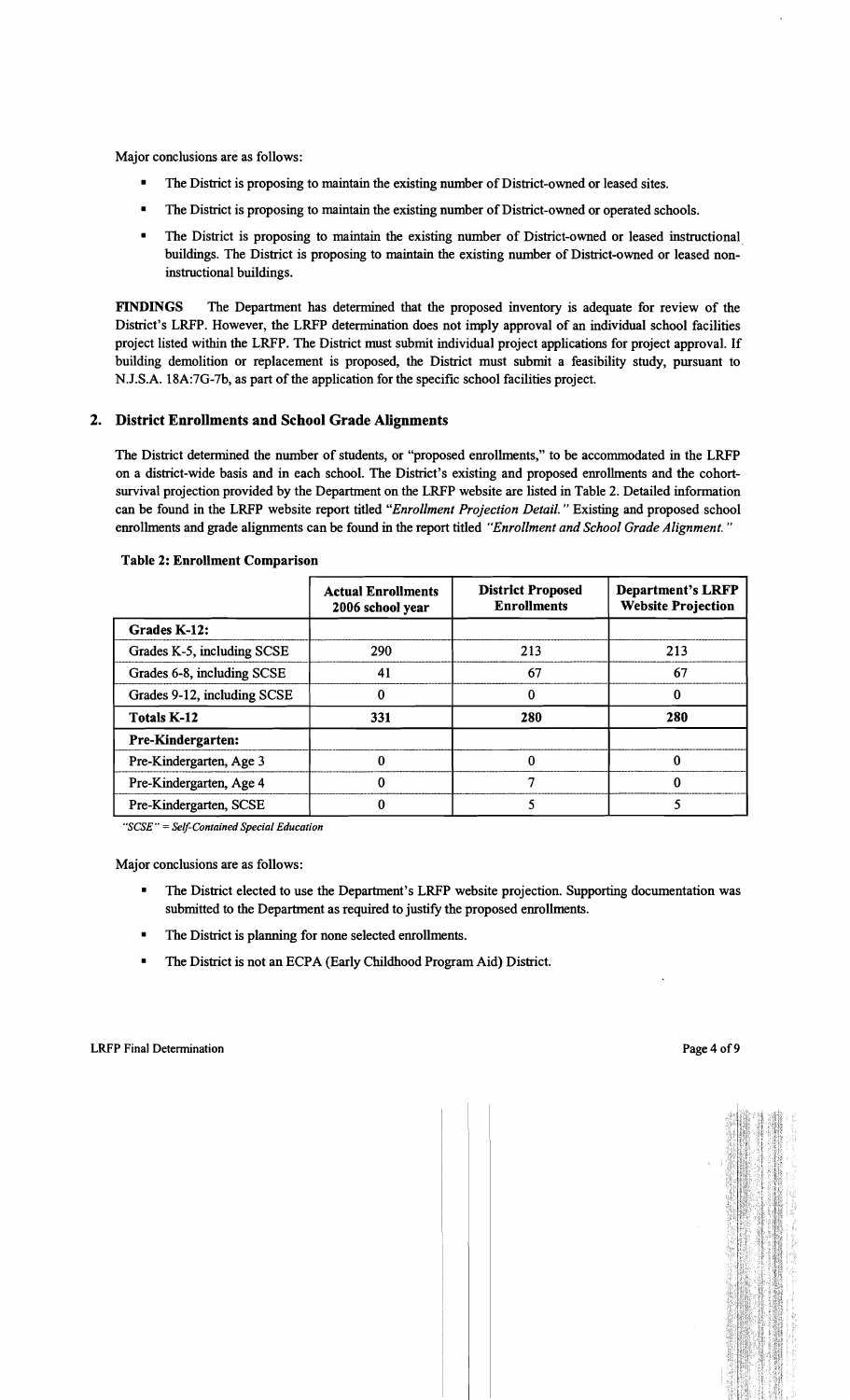FINDINGS The Department has determined that the District's proposed enrollments are supportable for review of the District's LRFP. The Department will require a current enrollment projection at the time an application for a school facilities project is submitted incorporating the District's most recent Fall Enrollment Report in order to verify that the LRFP's planned capacity is appropriate for the updated enrollments.

## 3. FES and District Practices Capacity

The proposed room inventories for each school were analyzed to determine whether the LRFP provides adequate capacity for the proposed enrollments. Two capacity calculation methods, called *"FES Capacity"* and *"District Practices Capacity,"* were used to assess existing and proposed school capacity in accordance with the FES and District program delivery practices. A third capacity calculation, called *"Functional Capacity, "*  determines Unhoused Students and potential State support for school facilities projects. Functional Capacity is analyzed in Section 5 of this Summary.

- *FES Capacity* only assigns capacity to pre-kindergarten *(if district-owned or operated),* kindergarten, general, and self-contained special education classrooms. No other room types are considered to be capacity-generating. Class size is based on the FES and is prorated for classrooms that are sized smaller than FES classrooms. FES Capacity is most accurate for elementary schools, or schools with non-departmentalized programs, in which instruction is "homeroom" based. This capacity calculation may also be accurate for middle schools depending upon the program structure. However, this method usually significantly understates available high school capacity since specialized spaces that are typically provided in lieu of general classrooms are not included in the capacity calculations.
- *District Practices Capacity allows the District to include specialized room types in the capacity* calculations and adjust class size to reflect actual practices. This calculation is used to review capacity and enrollment coordination in middle and high schools.

A capacity utilization factor in accordance with the FES is included in both capacity calculations. A 90% capacity utilization rate is applied to classrooms serving grades K-8. An 85% capacity utilization rate is applied to classrooms serving grades 9-12. No capacity utilization factor is applied to preschool classrooms.

Table 3 provides a summary of existing and proposed district-wide capacities. Detailed information can be found in the LRFP website report titled *"FES and District Practices Capacity. "* 

| <b>Table 3: FES and District Practices Capacity Summary</b> |                           |                                          |  |  |
|-------------------------------------------------------------|---------------------------|------------------------------------------|--|--|
|                                                             | <b>Total FES Capacity</b> | <b>Total District Practices Capacity</b> |  |  |
| $(A)$ Proposed Enrollments                                  | 292                       | 292                                      |  |  |
| (B) Existing Capacity                                       | 226.05                    | 258.30                                   |  |  |
| <i>Existing Capacity Status (B)-(A)</i>                     | $-65.93$                  | $-33.70$                                 |  |  |
| (C) Proposed Capacity                                       | 321.45                    | 338.10                                   |  |  |
| <i><b>*Proposed Capacity Status (C)-(A)</b></i>             | 29.45                     | 46.10                                    |  |  |

#### Table 3: FES and District Practices Capacity Summary

\* *Positive numbers signify surplus capacity; negative numbers signify inadequate capacity. Negative values for District Practices capacity are acceptable* if*proposed enrollments do not exceed 100% capacity utilization*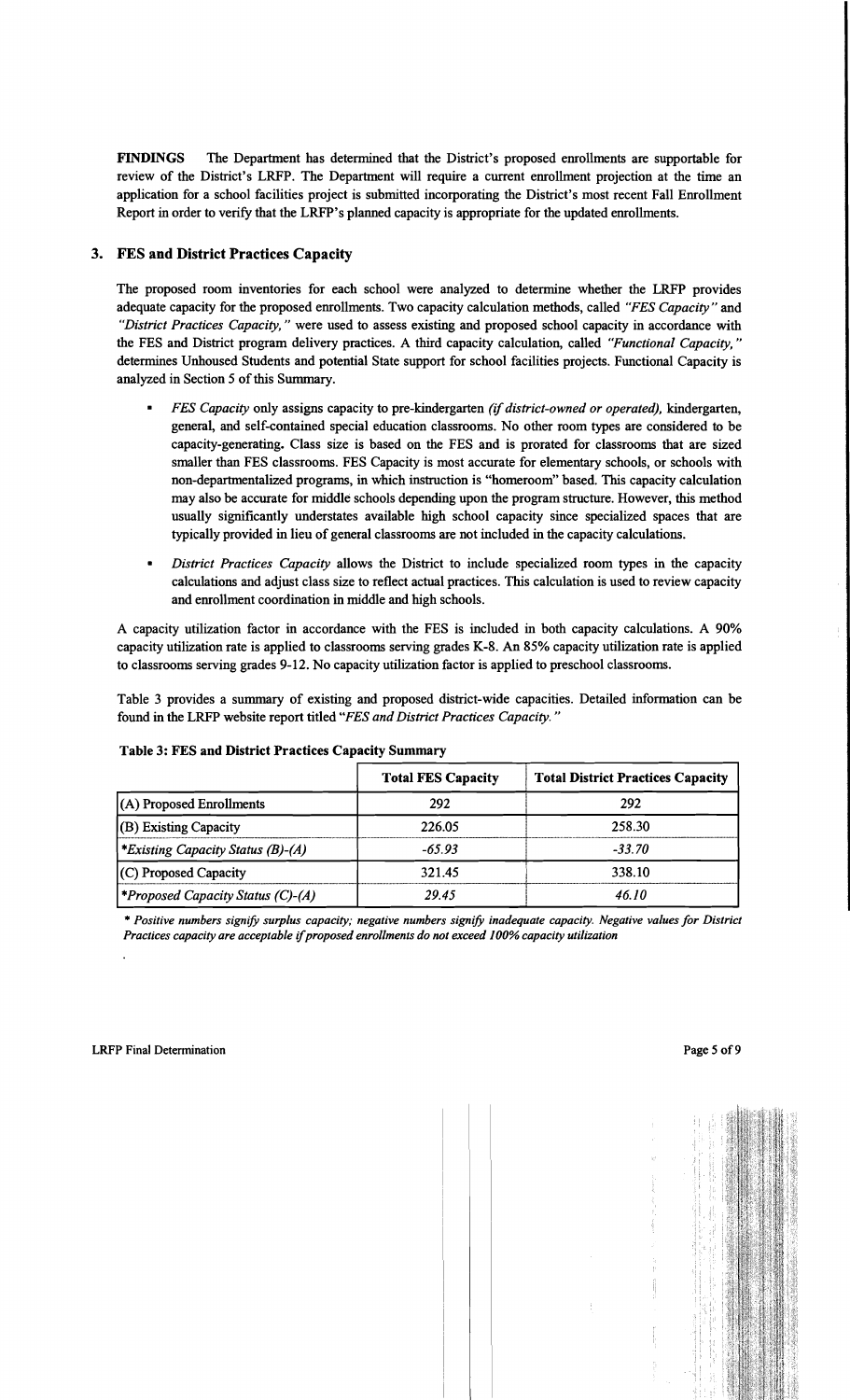- The District has appropriately coordinated proposed school capacities and enrollments in the LRFP.
- Adequate justification has been provided by the District if capacity for a school deviates from the proposed enrollments by more than 5%.

FINDINGS The Department has determined that the proposed District capacity, in accordance with the proposed enrollments, is adequate for review of the District's LRFP. The Department will require a current enrollment projection at the time an application for a school facilities project is submitted, incorporating the District's most recent Fall Enrollment Report, in order to verify that the LRFP's planned capacity meets the District's updated enrollments.

## 4. Functional Capacity and Unhoused Students Prior to Proposed Work

*Functional Capacity* was calculated and compared to the proposed enrollments to provide a preliminary estimate of Unhoused Students and new construction funding eligibility. Functional Capacity is the adjusted gross square footage of a school building *(total gross square feet minus excluded space)* divided by the minimum area allowance per Full-time Equivalent student for the grade level contained therein. Unhoused Students is the number of students projected to be enrolled in the District that exceeds the Functional Capacity of the District's schools pursuant to N.J.A.C.  $6A:26-2.2(c)$ .

*"Excluded Square Feet"* in the LRFP Functional Capacity calculation includes (1) square footage exceeding the FES for any pre-kindergarten, kindergarten, general education, or self-contained special education classroom; (2) grossing factor square footage *(corridors, stairs, mechanical rooms, etc.)* that exceeds the FES allowance, and (3) square feet proposed to be demolished or discontinued from use. Excluded square feet may be revised during the review process for individual school facilities projects.

Table 4 provides a preliminary assessment of Functional Capacity, Unhoused Students, and Estimated Maximum Approved Area for the various grade groups in accordance with the FES. Detailed information concerning the calculation and preliminary excluded square feet can be found in the LRFP website reports titled *"Functional Capacity and Unhoused Students"* and *"Functional Capacity Excluded Square Feet."* 

|                      |            | B          |                 |                |                          |
|----------------------|------------|------------|-----------------|----------------|--------------------------|
|                      |            | Estimated  |                 | D              | $E = C x D$              |
|                      | A          | Existing   | $C = A-B$       | Area           | <b>Estimated Maximum</b> |
|                      | Proposed   | Functional | Unhoused        | Allowance      | Approved Area for        |
|                      | Enrollment | Capacity   | <b>Students</b> | (gsf/students) | <b>Unhoused Students</b> |
| Elementary $(K-5)^*$ | 213        | 195.43     | 17.57           | 125.00         | 2,196.82                 |
| Middle $(6-8)$       | 67         | 61.47      | 5.53            | 134.00         | 740.77                   |
| $High(9-12)$         | $\bf{0}$   | 0          | 0               | 151.00         |                          |
| Totals K-12          | 280        | 256.90     |                 |                |                          |

#### Table 4: Functional Capacity and Unhoused Students Prior to Proposed Work

*\*Pre-kindergarten students are not inCluded in the calculations.*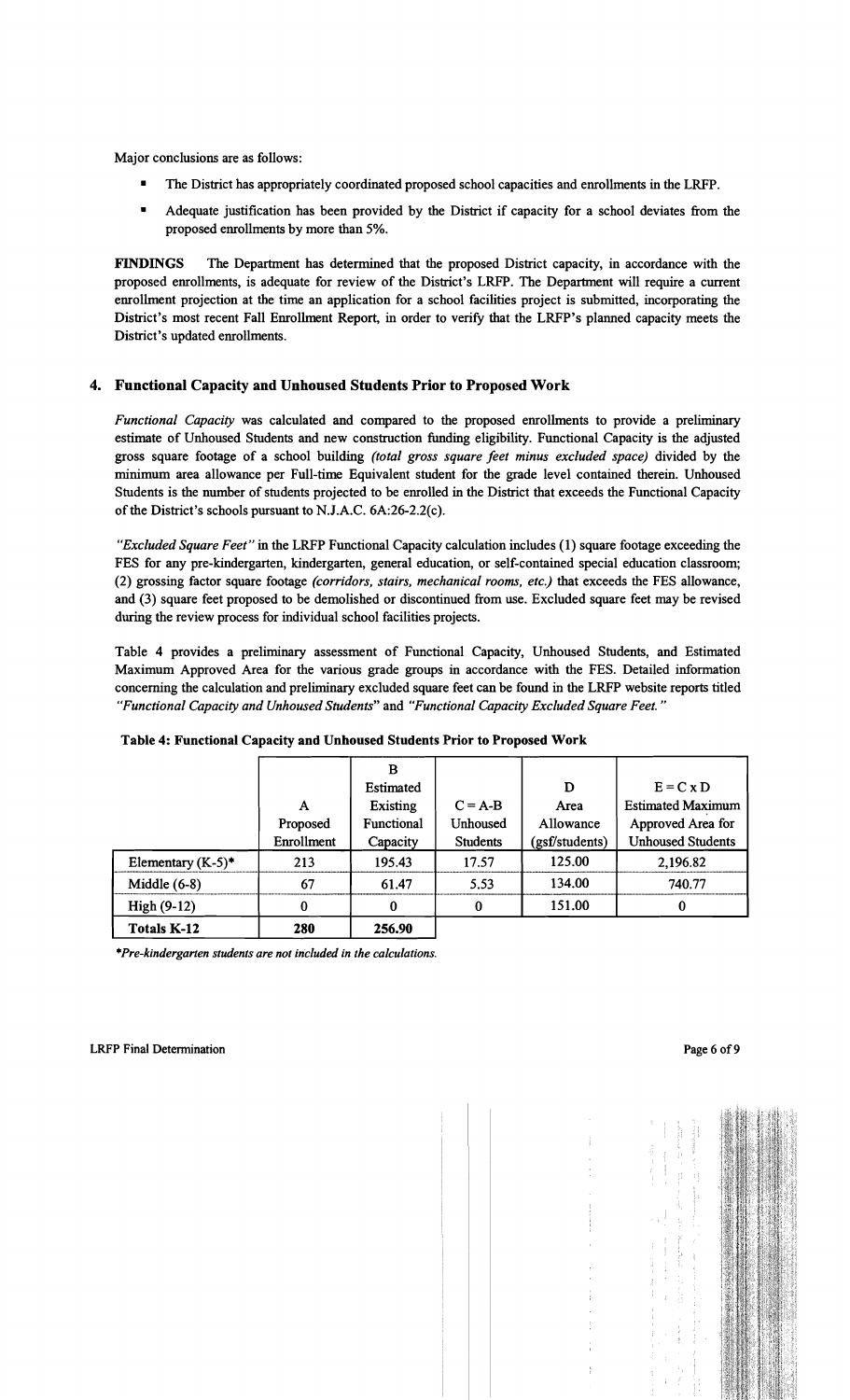- The calculations for "Estimated Existing Functional Capacity" include school facilities projects that have been approved by the Department but were not under construction or complete at the time of Plan submission.
- The District, based on the preliminary LRFP assessment, has Unhoused Students for the following FES grade groups: Grades K-5, 6-8.
- The District is not an ECPA district. Therefore, pre-kindergarten students are not included in the calculations. Unhoused pre-kindergarten self-contained special education students are eligible for State support. A determination of square footage eligible for State support will be made at the time an application for a specific school facilities project is submitted to the Department for review and approval.
- The District is not proposing to demolish or discontinue the use of existing District-owned instructional space. The Functional Capacity calculation excludes square feet proposed to be demolished or discontinued for the following FES grade groups: n/a.

FINDINGS Functional Capacity and Unhoused Students calculated in the LRFP are preliminary estimates. Justification for square footage in excess of the FES and the determination of additional excluded square feet, Preliminary Eligible Costs (PEC), and Final Eligible Costs (FEC) will be included in the review process for specific school facilities projects. A feasibility study undertaken by the District is required if building demolition or replacement is proposed per N.J.A.C. 6A:26-2.3(b)(10).

## 5. Proposed Work

The District was instructed to review the condition of its facilities and sites and to propose corrective *"system"*  and *"inventory"* actions in its LRFP. *"System"* actions upgrade existing conditions without changing spatial configuration or size. Examples of system actions include new windows, finishes, and mechanical systems. *"Inventory"* actions address space problems by removing, adding, or altering sites, schools, buildings and rooms. Examples of inventory actions include building additions, the reconfiguration of existing walls, or changing room use.

Table 5 summarizes the type of work proposed in the District's LRFP for instructional buildings. Detailed information can be found in the LRFP website reports titled *"Site Asset Inventory," "LRFP Systems Actions Summary," and "LRFP Inventory Actions Summary."* 

| <b>Type of Work</b>                                            | <b>Work Included in LRFP</b> |
|----------------------------------------------------------------|------------------------------|
| <b>System Upgrades</b>                                         | Yes                          |
| <b>Inventory Changes</b>                                       |                              |
| Room Reassignment or Reconfiguration                           | Yes                          |
| <b>Building Addition</b>                                       | Yes                          |
| New Building                                                   | No                           |
| Partial or Whole Building Demolition or Discontinuation of Use | Nο                           |
| New Site                                                       | No                           |

Table 5: Proposed Work for Instructional Buildings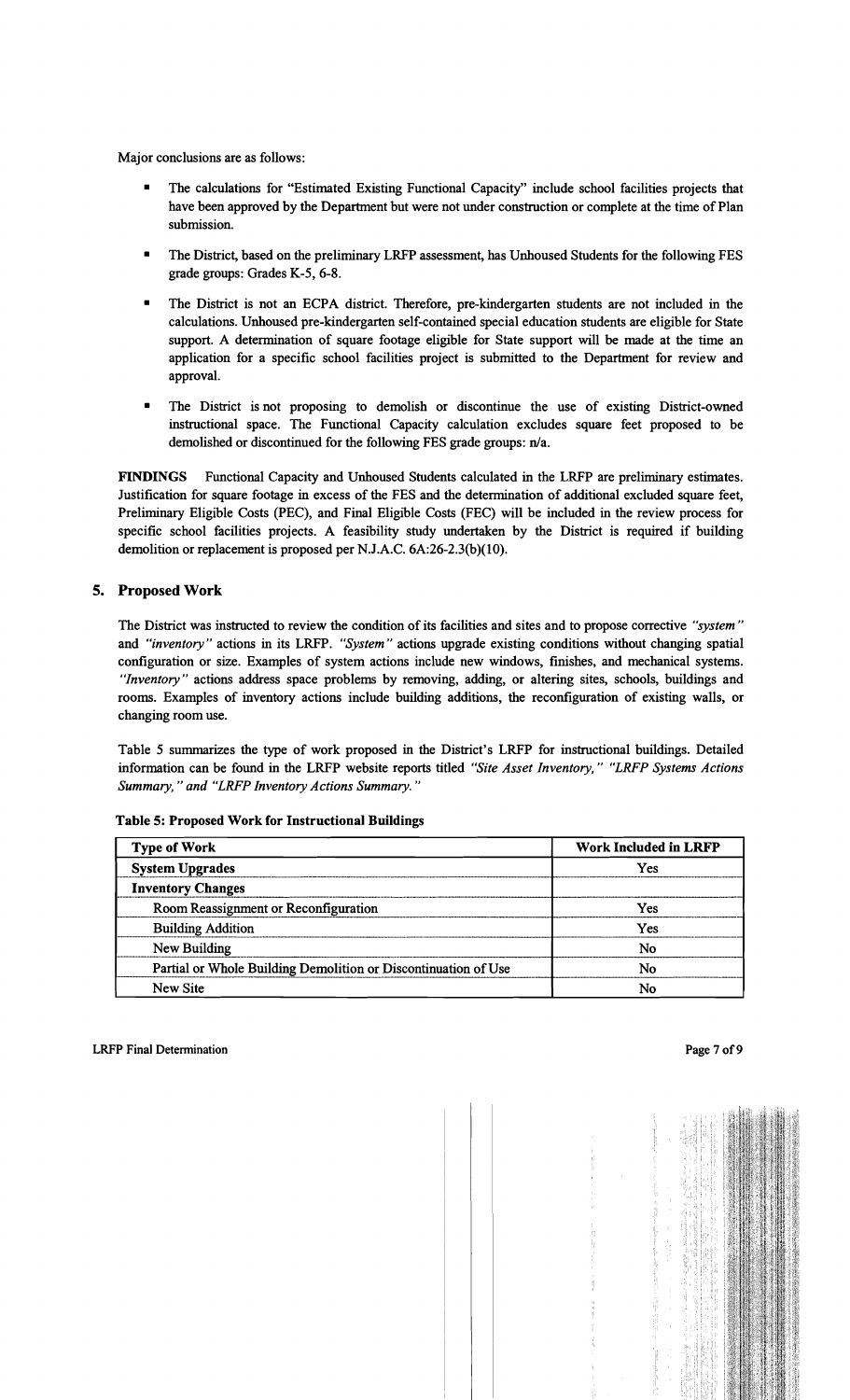- The District has proposed system upgrades in one or more instructional buildings.
- The District has proposed inventory changes, including new construction, in one or more instructional buildings.
- The District has not proposed new construction in lieu of rehabilitation in one or more instructional buildings.

Please note that costs represented in the LRFP are for capital planning purposes only. Estimated costs are not intended to represent preliminary eligible costs or final eligible costs of approved school facilities projects.

The Act (N.J.S.A. 18A:7G-7b) provides that all school facilities shall be deemed suitable for rehabilitation unless a pre-construction evaluation undertaken by the District demonstrates to the satisfaction of the Commissioner that the structure might pose a risk to the safety of the occupants even after rehabilitation or that rehabilitation is not cost-effective. Pursuant to N.J.A.C. 6A:26-2.3(b)(10), the Commissioner may identify school facilities for which new construction is proposed in lieu of rehabilitation for which it appears from the information presented that new construction is justified, provided, however, that for such school facilities so identified, the District must submit a feasibility study as part of the application for the specific school facilities project. The cost of each proposed building replacement is compared to the cost of additions or rehabilitation required to eliminate health and safety deficiencies and to achieve the District's programmatic model.

Facilities used for non-instructional or non-educational purposes are ineligible for State support under the Act. However, projects for such facilities shall be reviewed by the Department to determine whether they are consistent with the District's LRFP and whether the facility, if it is to house students (full or part time) conforms to educational adequacy requirements. These projects shall conform to all applicable statutes and regulations.

FINDINGS The Department has determined that the proposed work is adequate for review of the District's LRFP. However, Department approval of proposed work in the LRFP does not imply that the District may proceed with a school facilities project. The District must submit individual project applications with cost estimates for Department project approval. Both school facilities project approval and other capital project review require consistency with the District's approved LRFP.

## 6. Functional Capacity and Unhoused Students After Completion of Proposed Work

The *Functional Capacity* of the District's schools *after* completion of the scope of work proposed in the LRFP was calculated to highlight any remaining Unhoused Students.

Table 6 provides a preliminary assessment of Unhoused Students and Estimated Remaining Maximum Area after completion of new construction proposed in the LRFP, if applicable. Detailed information concerning the calculation can be found in the website report titled *"Functional Capacity and Unhoused Students."*